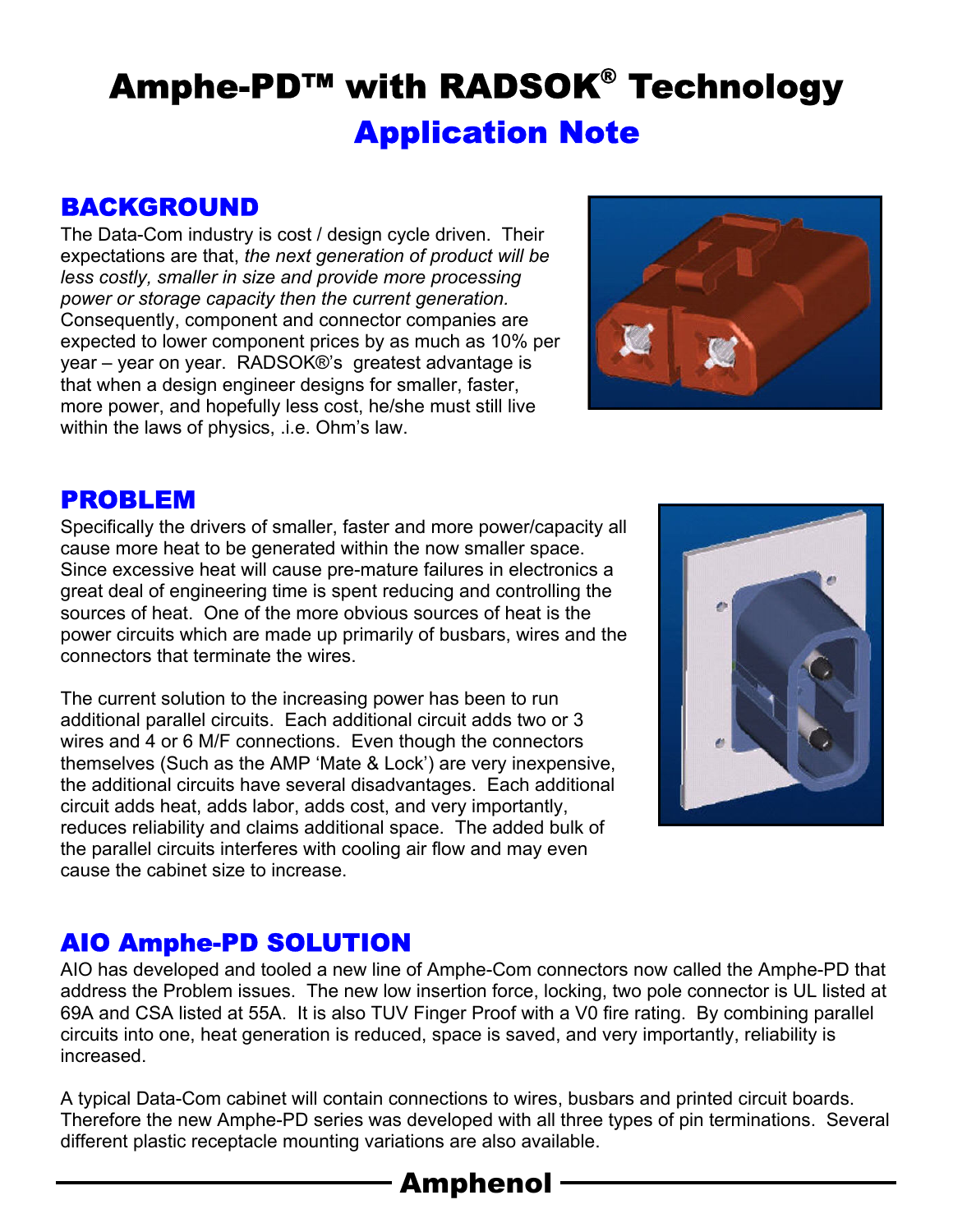# Current Production Part Numbers:

**(Additional part numbers will be added as additional wire sizes or mounting configurations are tooled)** 

#### 10-638975-000 Busbar Receptacle

**Swage pins for .093 thick Cu layered busbar TUV finger proof pins Housings without bosses** 





**The swage geometry may be adjusted for different thickness busbars. The housing is designed to be captured within the busbar layers.** 

#### 10-638976-000 Crimp Pin Receptacle

**6 AWG crimp, TUV finger proof pins Housing with screw bosses** 





**The crimp may be made with a Pico or Daniel's crimp tool (For reference only : Daniels Crimp tool WA23 with a WA23-3 die)**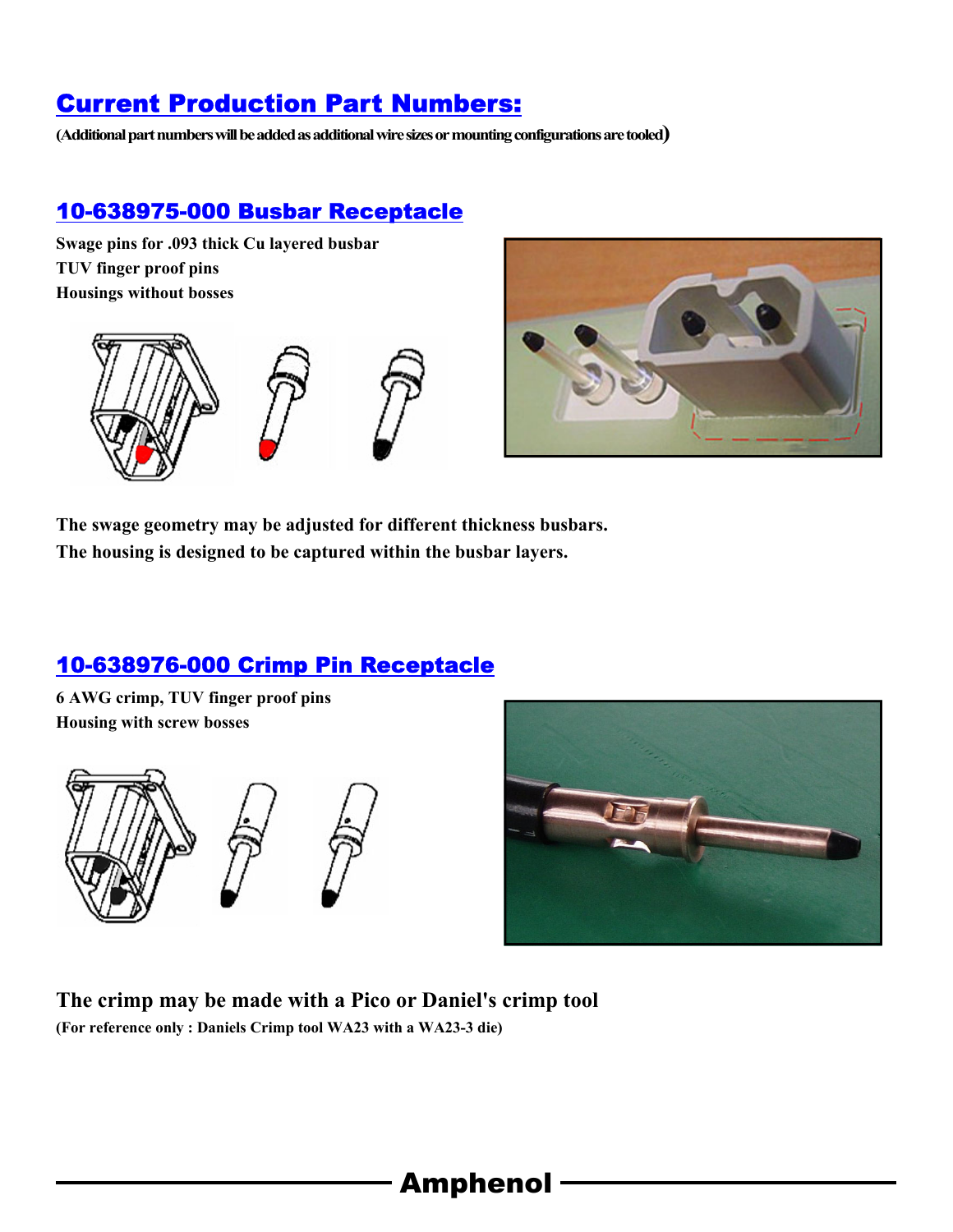## 10-638977-000 PCB Tail Receptacle

**PCB Tail, TUV Finger Proof Pins Housing with screw bosses** 



**The 10-638977-000 is sold fully assembled to be soldered to a PCB.** 



### 10-638974-000 3.6mm RADSOK® Plug

**3.6 mm RADSOK® Plug Connector TUV finger proof 6 AWG wire crimp wells** 





**The Plug is designed to accept SuperFlex 6 AWG wire to keep T-Rise to a minimum and support a very tight bend radius. Smaller wire size crimp wells are available.**